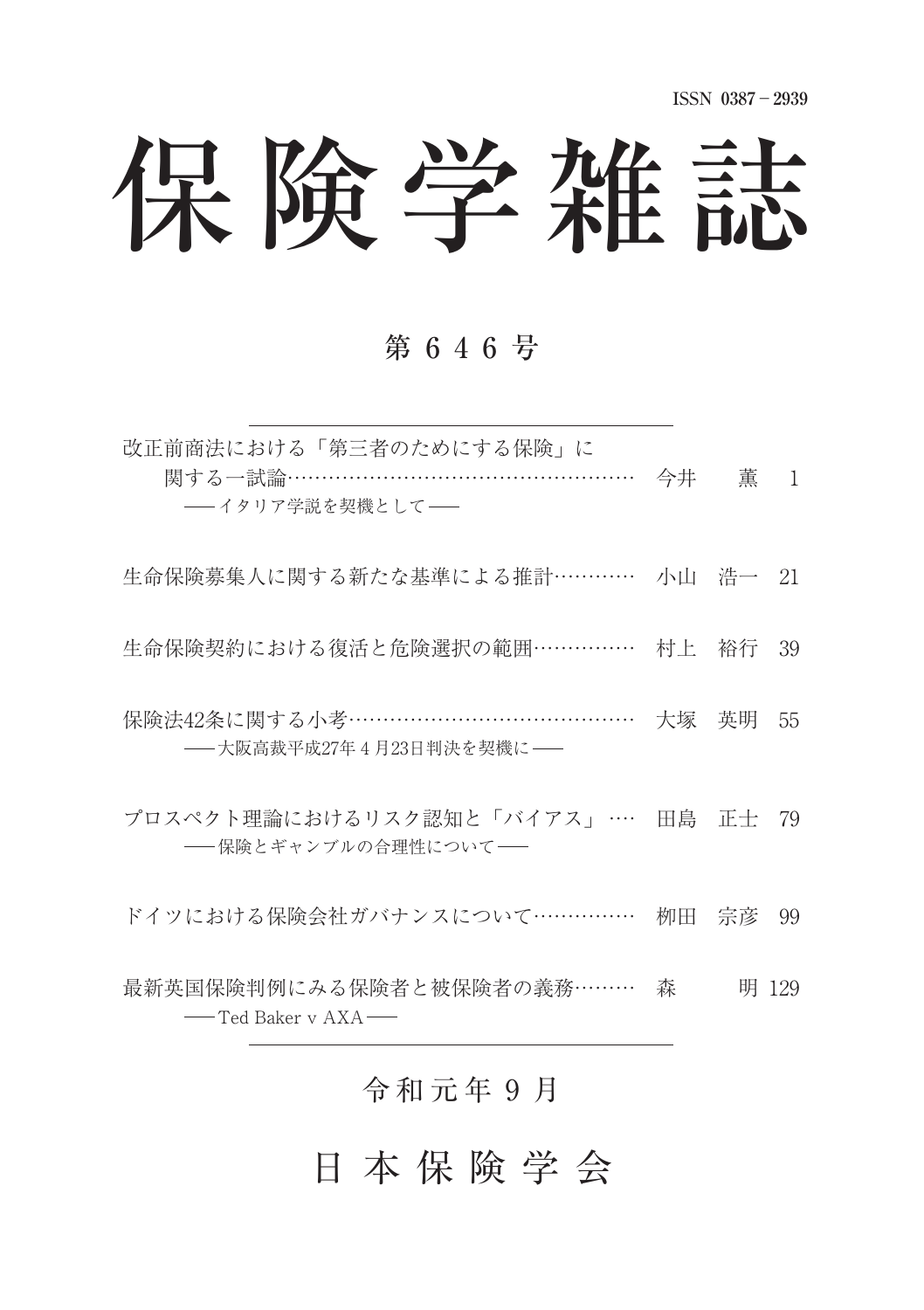| 険学雑誌<br>保                                                                                                                           |
|-------------------------------------------------------------------------------------------------------------------------------------|
| 第<br>646 号                                                                                                                          |
| 令和元年9月30日<br>- 発行<br>《非壳品》                                                                                                          |
| 編集委員<br>浜<br>中<br>隆<br>孝<br>河<br>あんしゃ 本の淳 いんじょう こうしょう<br>小坂雅<br>$\lambda$<br>毅<br>小<br>林<br>遠<br>聡<br>் ய<br>安 井 敏<br>晃<br>Ш<br>下典孝 |
| 本哲<br>Ш<br>牛                                                                                                                        |
| 編集兼<br>本 保 険 学<br>Ħ<br>会<br>発 行 者                                                                                                   |
| 東京都千代田区丸の内3-4-1 新国際ビル3階<br>$\overline{3}100-0005$<br>公益財団法人生命保険文化センター内                                                              |
| 本保険学会<br>発 行 所<br>Ħ                                                                                                                 |
| - 東京都千代田区丸の内3-4-1 新国際ビル3階<br>$\overline{3}100-0005$<br>公益財団法人生命保険文化センター内<br>話 $(03)5218 - 5225$<br>雷<br>振替口座 00160-8-607601         |

印刷所 株式会社 松 涛 企 画 〠102-0074 千代田区九段南 3 - 2 - 2